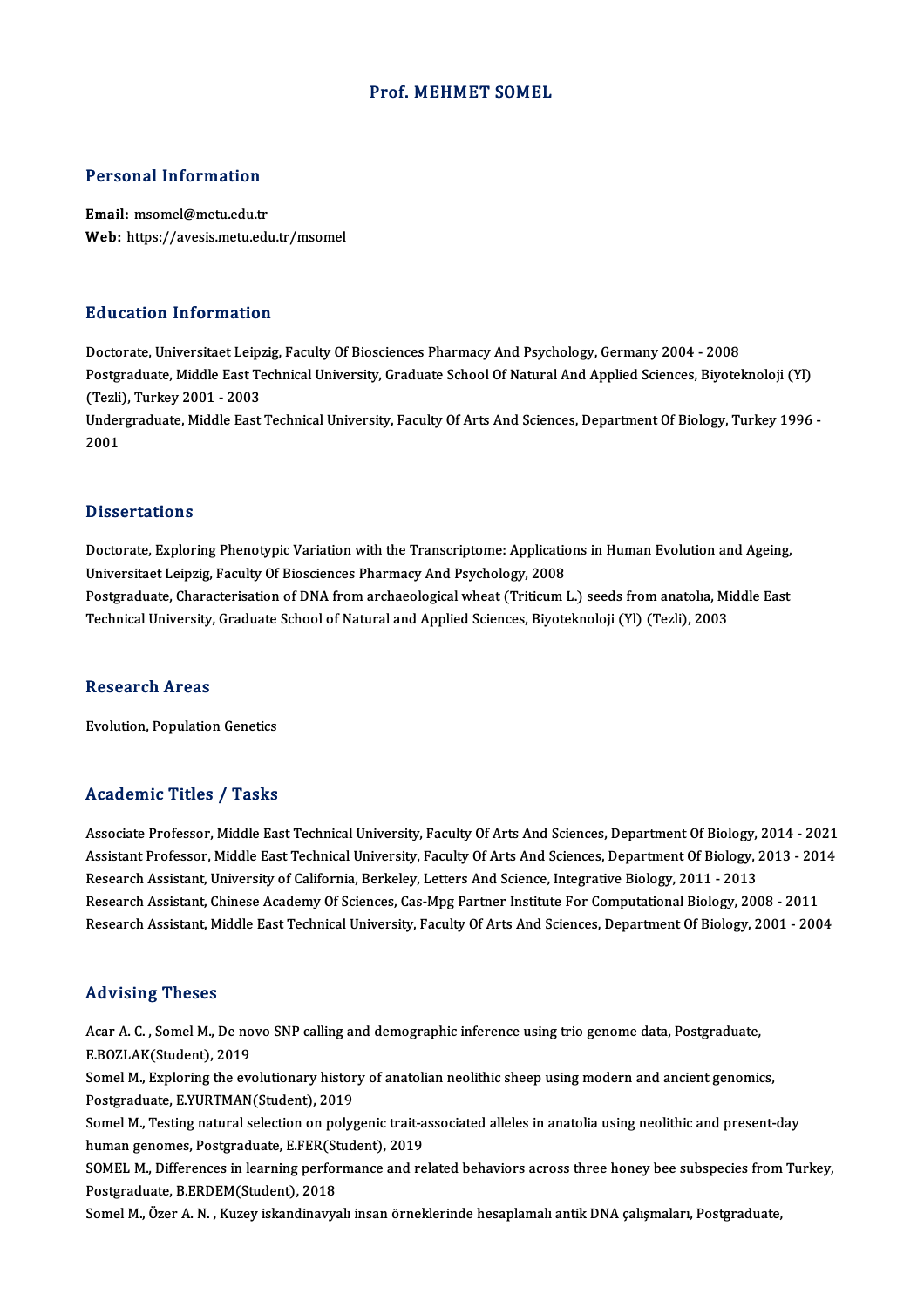N.DUHA(Student),2018

SOMELM.,Testis transcriptome evolutionamonghominids,Postgraduate,E.SAĞLICAN(Student),2018 SOMEL M., Meta analysis of alzheimer's disease at the gene expression level, Postgraduate, H.İzgi(Student), 2017 SOMEL M., Testis transcriptome evolution among hominids, Postgraduate, E.SAĞLICAN(Student), 2018<br>SOMEL M., Meta analysis of alzheimer's disease at the gene expression level, Postgraduate, H.İzgi(Student), 201<br>SOMEL M., Con SOMEL M., TUNÇBAĞ N., Transcriptomic network analysis of brain aging and alzheimers disease, Postgraduate,<br>P.Parvizi(Student), 2017 SOMEL M., Context depen<br>SOMEL M., TUNÇBAĞ N., 1<br>P.Parvizi(Student), 2017<br>SOMEL M. Constis relates SOMEL M., TUNÇBAĞ N., Transcriptomic network analysis of brain aging and alzheimers disease, Postgraduate,<br>P.Parvizi(Student), 2017<br>SOMEL M., Genetic relatedness estimation using ancient genomic data, Postgraduate, A.GHALI

P.Parvizi(Student), 2017<br>SOMEL M., Genetic relatedness estimation using ancient genomic data, Postgraduate, A.GHALICHI(Student), 2017<br>SOMEL M., Understanding domestication process of sheep across Central and Western Anatol SOMEL M., Genetic relatedness estimat<br>SOMEL M., Understanding domesticatic<br>Postgraduate, O.ÖZER(Student), 2017<br>SOMEL M. Meta analysis of Alzheimar' SOMEL M., Understanding domestication process of sheep across Central and Western Anatolia by using ancient D<br>Postgraduate, O.ÖZER(Student), 2017<br>SOMEL M., Meta analysis of Alzheimer's disease at the gene expression level,

Postgraduate, O.ÖZER(Student), 2017<br>SOMEL M., Meta analysis of Alzheimer's disease at the gene expression level, Postgraduate, H.İZGİ(Student), 201<br>TUNÇBAĞ N., SOMEL M., Transcriptomic network analysis of brain aging and A SOMEL M., Meta analysis of<br>TUNÇBAĞ N., SOMEL M., Tr<br>P.PARVIZI(Student), 2017<br>SOMEL M. Natable desress TUNÇBAĞ N., SOMEL M., Transcriptomic network analysis of brain aging and Alzheimer's disease, Postgraduate,<br>P.PARVIZI(Student), 2017<br>SOMEL M., Notable decrease in transcriptome conservation during mammalian aging, Postgrad

P.PAR<br>SOME<br>2016<br>SOME SOMEL M., Notable decrease in transcriptome conservation during mammalian aging, Postgraduate, Z.GÖZDE(St<br>2016<br>SOMEL M., Meta-analysis of gene expression reversals in ageing brain, Postgraduate, H.MELİKE(Student), 2016<br>SOM

2016<br>SOMEL M., Meta-analysis of gene expression reversals in ageing brain, Postgraduate, H.MELİKE(Student), 2016<br>SOMEL M., Evolution of bladder cancer investigated using exome sequencing, Postgraduate, E.ÖZKURT(Student), 2

## Articles Published in Journals That Entered SCI, SSCI and AHCI Indexes

rticles Published in Journals That Entered SCI, SSCI and AHCI Indexes<br>I. New insights on commemoration of the dead through mortuary and architectural use of pigments at<br>Neelithis Catalhävük, Turkey New insights on commemorat<br>Neolithic Çatalhöyük, Turkey<br>Schatemans E. Busacce C. Lin S. New insights on commemoration of the dead through mortuary and architectural use of pigments at<br>Neolithic Çatalhöyük, Turkey<br>Schotsmans E., Busacca G., Lin S., Vasić M., Lingle A., Veropoulidou R., Mazzucato C., Tibbetts B

Neolith<br>Schotsm<br>M., et al.<br>Scientifie Schotsmans E., Busacca G., Lin S., Vasić M., Lingle A., Veropoulidou R., Ma<br>M., et al.<br>Scientific Reports, vol.12, no.1, 2022 (Journal Indexed in SCI Expanded)<br>Inter tissue senyergence of sene expression during assing sugg

## M., et al.<br>Scientific Reports, vol.12, no.1, 2022 (Journal Indexed in SCI Expanded)<br>II. Inter-tissue convergence of gene expression during ageing suggests age-related loss of tissue and<br>collular identity Scientific Reports, vol.12, no.1, 2022 (Journal Indexed in SCI Expanded)<br>Inter-tissue convergence of gene expression during ageing suggests age-relat<br>cellular identity<br>İZGİ H., Han D., Isildak U., Huang S., Kocabiyik E., K Inter-tissue convergence of gene expression during ageing suggests age-relat<br>cellular identity<br>İZGİ H., Han D., Isildak U., Huang S., Kocabiyik E., Khaitovich P., SOMEL M., Dönertaş H. M.<br>el ife vel 11, 2022 (Journal Indev

eLife, vol.11, 2022 (Journal Indexed in SCI)

## IZGİ H., Han D., Isildak U., Huang S., Kocabiyik E., Khaitovich P., SOMEL M., Dönertaş H. M.<br>eLife, vol.11, 2022 (Journal Indexed in SCI)<br>III. Archaeogenetic analysis of Neolithic sheep from Anatolia suggests a complex dem eLife, vol.11, 2022 (Jou<br>Archaeogenetic anal<br>since domestication<br>Vurtman E. Ozer O. Vur Archaeogenetic analysis of Neolithic sheep from Anatolia suggests a complex demographic history<br>since domestication<br>Yurtman E., Ozer O., Yuncu E., Dagtas N. D. , Koptekin D., Çakan Y. G. , Ozkan M., Akbaba A., Kaptan D., A

since domestication<br>Yurtman E., Ozer O., Yuncu E., Dagtas N. D. , Koptekin D., Çakan Y. G. , Ozkan M.,<br>Communications Biology, vol.4, no.1, 2021 (Journal Indexed in SCI Expanded)<br>Collaborate equitably in angiont DNA, resea Yurtman E., Ozer O., Yuncu E., Dagtas N. D. , Koptekin D., Çakan Y. G.<br>Communications Biology, vol.4, no.1, 2021 (Journal Indexed in SCI E<br>IV. Collaborate equitably in ancient DNA research and beyond<br>SOMEL M

## Communications Biology, vol.4, no.1, 2021 (Journal Indexed in SCI Expanded)<br>IV. Collaborate equitably in ancient DNA research and beyond<br>SOMEL M.

NATURE, vol.600, no.7887, pp.37, 2021 (Journal Indexed in SCI)

## SOMEL M.<br>NATURE, vol.600, no.7887, pp.37, 2021 (Journal Indexed in SCI)<br>V. Human inbreeding has decreased in time through the Holocene<br>Coballes E.C. Curup K. ALTINISIK N.E. Comici H.C. Koromurat C. Kor NATURE, vol.600, no.7887, pp.37, 2021 (Journal Indexed in SCI)<br><mark>Human inbreeding has decreased in time through the Holocene</mark><br>Ceballos F. C. , Gurun K., ALTINIŞIK N. E. , Gemici H. C. , Karamurat C., Koptekin D., Vural K. B Human inbree<br>Ceballos F. C. , O<br>SÜRER E., et al.<br>CUPPENT PIOL Ceballos F. C. , Gurun K., ALTINIŞIK N. E. , Gemici H. C. , Karamurat C., Koptekin D.<br>SÜRER E., et al.<br>CURRENT BIOLOGY, vol.31, no.17, pp.3925-3943, 2021 (Journal Indexed in SCI)<br>Millian wear ald DNA shads light an the gan SÜRER E., et al.<br>CURRENT BIOLOGY, vol.31, no.17, pp.3925-3943, 2021 (Journal Indexed in SCI)<br>VI. Million-year-old DNA sheds light on the genomic history of mammoths<br>van der Vella T. Beenereus B. Diez del Meline D. Bergstre

## CURRENT BIOLOGY, vol.31, no.17, pp.3925-3943, 2021 (Journal Indexed in SCI)<br>Million-year-old DNA sheds light on the genomic history of mammoths<br>van der Valk T., Pecnerova P., Diez-del-Molino D., Bergstrom A., Oppenheimer J Million-year-old DNA sheds light on the<br>van der Valk T., Pecnerova P., Diez-del-Molin<br>Thomas J. A. , Dehasque M., Saglican E., et al.<br>NATUPE vol 591, no 7949, nn 265, 292, 202. NATURE, vol.591, no.7849, pp.265-282, 2021 (Journal Indexed in SCI) Thomas J. A., Dehasque M., Saglican E., et al.<br>NATURE, vol.591, no.7849, pp.265-282, 2021 (Journal Indexed in SCI)<br>VII. Human population dynamics and Yersinia pestis in ancient northeast Asia<br>Kiling G. M., Kashuba N., Kant

## NATURE, vol.591, no.7849, pp.265-282, 2021 (Journal Indexed in SCI)<br>Human population dynamics and Yersinia pestis in ancient northeast Asia<br>Kilinc G. M. , Kashuba N., Koptekin D., Bergfeldt N., Donertas H. M. , Rodriguez-V Human population dynami<br>Kilinc G. M. , Kashuba N., Kopt<br>Kichigin D., Pestereva K., et al.<br>SCIENCE ADVANCES vol 7, no Kilinc G. M. , Kashuba N., Koptekin D., Bergfeldt N., Donertas H. N.<br>Kichigin D., Pestereva K., et al.<br>SCIENCE ADVANCES, vol.7, no.2, 2021 (Journal Indexed in SCI)<br>Verjable kinebin petterne in Neolithic Anatolia revealed Kichigin D., Pestereva K., et al.<br>SCIENCE ADVANCES, vol.7, no.2, 2021 (Journal Indexed in SCI)<br>VIII. Variable kinship patterns in Neolithic Anatolia revealed by ancient genomes

Yaka R., Mapelli I., Kaptan D., Doğu A., Chyleński M., Erdal Ö. D. , Koptekin D., Vural K. B. , Bayliss A., Mazzucato C., et<br>al. Va<br>Ya<br>al.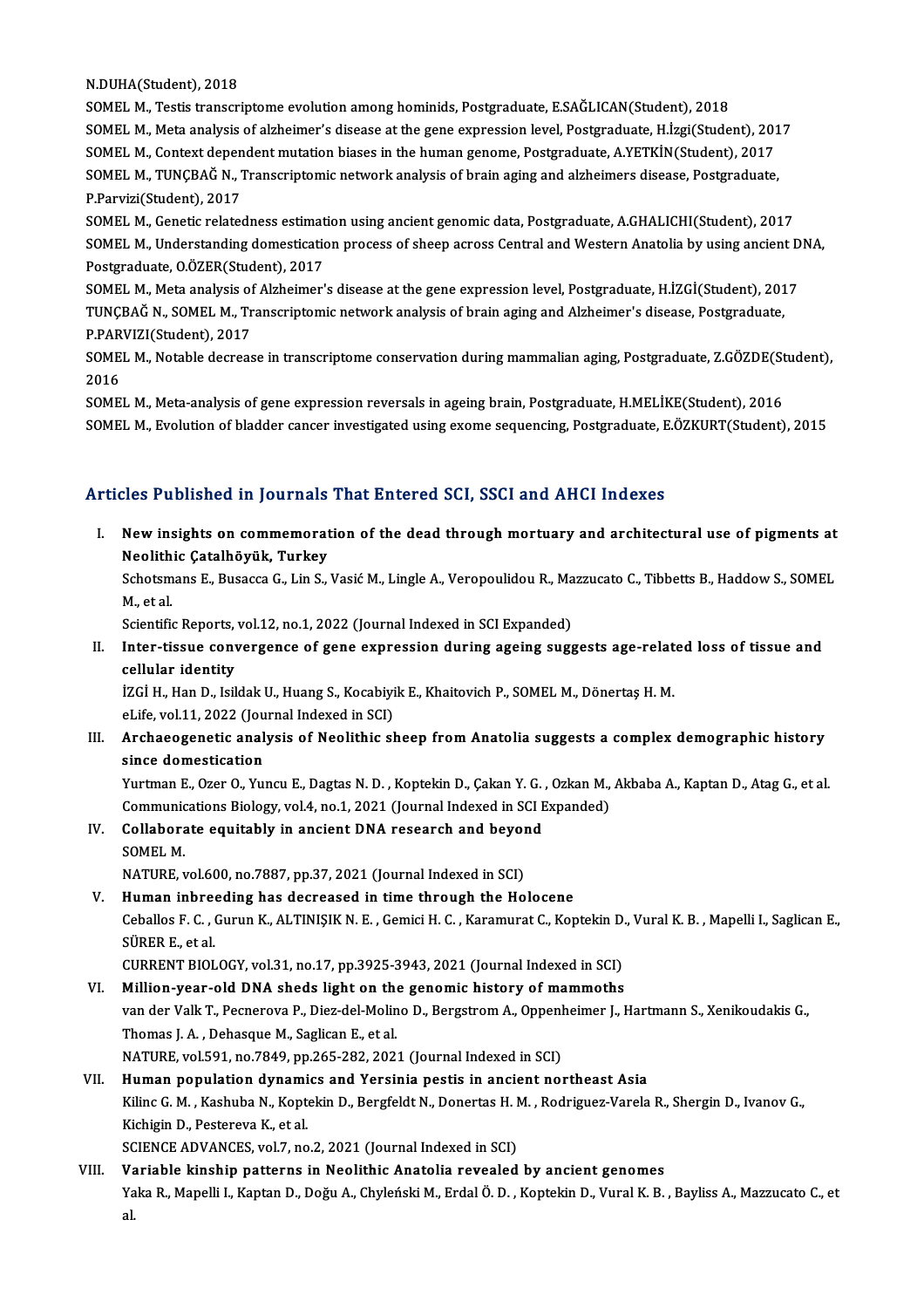Current Biology, vol.31, no.11, 2021 (Journal Indexed in SCI)<br>FVOLUTIONARY CENETICS Of dags and man

- IX. EVOLUTIONARY GENETICS Of dogs and men<br>Pavlidis P., SOMEL M. Current Biology, vol.3<br>**EVOLUTIONARY GE**<br>Pavlidis P., SOMEL M.<br>SCIENCE vol.370, po EVOLUTIONARY GENETICS Of dogs and men<br>Pavlidis P., SOMEL M.<br>SCIENCE, vol.370, no.6516, pp.522-523, 2020 (Journal Indexed in SCI)<br>Temperal shapese in the sone eupressian heteroseneity durin
- Pavlidis P., SOMEL M.<br>SCIENCE, vol.370, no.6516, pp.522-523, 2020 (Journal Indexed in SCI)<br>X. Temporal changes in the gene expression heterogeneity during brain development and aging<br>Jeildak H. SOMEL M. Thernton L.M., Depe SCIENCE, vol.370, no.6516, pp.522-523, 2020 (Journ<br>Temporal changes in the gene expression het<br>Isildak U., SOMEL M., Thornton J. M. , Donertas H. M.<br>SCIENTIEIC PEPOPTS vol.10 no.1, 2020 (Journal In Temporal changes in the gene expression heterogeneity d<br>Isildak U., SOMEL M., Thornton J. M. , Donertas H. M.<br>SCIENTIFIC REPORTS, vol.10, no.1, 2020 (Journal Indexed in SCI)<br>Secial Memery and Mertuary Brastices in Neolithi Isildak U., SOMEL M., Thornton J. M., Donertas H. M.<br>SCIENTIFIC REPORTS, vol.10, no.1, 2020 (Journal Indexed in SCI)<br>XI. Social Memory and Mortuary Practices in Neolithic Anatolia<br>Billoud M.A., Hoddow S.D., Knusel G.J., Jo
- SCIENTIFIC REPORTS, vol.10, no.1, 2020 (Journal Indexed in SCI)<br>Social Memory and Mortuary Practices in Neolithic Anato<br>Pilloud M. A. , Haddow S. D. , Knusel C. J. , Larsen C. S. , SOMEL M.<br>POETICS OF PROCESSING np.145, 16 Social Memory and Mortuary Practices in Neolithic Anatolia<br>Pilloud M. A. , Haddow S. D. , Knusel C. J. , Larsen C. S. , SOMEL M.<br>POETICS OF PROCESSING, pp.145-165, 2020 (Journal Indexed in SSCI)<br>Melecular footprint of Mode
- Pilloud M. A., Haddow S. D., Knusel C. J., Larsen C. S., SOMEL M.<br>POETICS OF PROCESSING, pp.145-165, 2020 (Journal Indexed in SSCI)<br>XII. Molecular footprint of Medawar's mutation accumulation process in mammalian aging<br>Tur POETICS OF PROCESSING, pp.145-165, 2020 (Journal Indexed in SSCI)<br>Molecular footprint of Medawar's mutation accumulation proc<br>Turan Z. G., Parvizi P., Donertas H. M., Tung J., Khaitovich P., SOMEL M.<br>ACING CELL, vol.19, po Molecular footprint of Medawar's mutation accum<br>Turan Z. G. , Parvizi P., Donertas H. M. , Tung J., Khaitovich<br>AGING CELL, vol.18, no.4, 2019 (Journal Indexed in SCI)<br>Angiont Mitoshondrial Conomes Poweel the Absen Turan Z. G. , Parvizi P., Donertas H. M. , Tung J., Khaitovich P., SOMEL M.<br>AGING CELL, vol.18, no.4, 2019 (Journal Indexed in SCI)<br>XIII. Ancient Mitochondrial Genomes Reveal the Absence of Maternal Kinship in the Buri
- AGING CELL, vol.18, no.4, 2019 (Journal<br>Ancient Mitochondrial Genomes Re<br>People and Their Genetic Affinities<br>Chylongki M. Fhlon E. SOMEL M. Volta B Ancient Mitochondrial Genomes Reveal the Absence of Maternal Kinship in the<br>People and Their Genetic Affinities<br>Chylenski M., Ehler E., SOMEL M., Yaka R., Krzewinska M., Dabert M., Juras A., Marciniak A.<br>CENES vol.10, no.2 People and Their Genetic Affinities<br>Chylenski M., Ehler E., SOMEL M., Yaka R., Krzewinska M., Dabert M., Juras A., Marciniak A.<br>GENES, vol.10, no.3, 2019 (Journal Indexed in SCI)
- XIV. Genomic and StrontiumIsotope Variation Reveal Immigration Patterns in a Viking Age Town GENES, vol.10, no.3, 2019 (Journal Indexed in SCI)<br>Genomic and Strontium Isotope Variation Reveal Immigration Patterns in a Viking Age Town<br>Krzewinska M., Kjellstrom A., Guenther T., Hedenstierna-Jonson C., Zachrisson T., **Genomic and Strontium I<br>Krzewinska M., Kjellstrom A.<br>SOMEL M., Sobrado V., et al.<br>CUPPENT PIOLOCY vol 28** Krzewinska M., Kjellstrom A., Guenther T., Hedenstierna-Jonson C., Zachrisson T.,<br>SOMEL M., Sobrado V., et al.<br>CURRENT BIOLOGY, vol.28, no.17, pp.2730-2748, 2018 (Journal Indexed in SCI)<br>Investigating Helesene buman nopula SOMEL M., Sobrado V., et al.<br>CURRENT BIOLOGY, vol.28, no.17, pp.2730-2748, 2018 (Journal Indexed in SCI)<br>XV. Investigating Holocene human population history in North Asia using ancient mitogenomes
- CURRENT BIOLOGY, vol.28, no.17, pp.2730-2748, 2018 (Journal Indexed in SCI)<br>I<mark>nvestigating Holocene human population history in North Asia using ancient mitogenomes<br>Kilinc G. M. , Kashuba N., Yaka R., Sumer A. P. , Yuncu E</mark> I<mark>nve</mark><br>Kilino<br>et al.<br>scipi Kilinc G. M. , Kashuba N., Yaka R., Sumer A. P. , Yuncu E., She<br>et al.<br>SCIENTIFIC REPORTS, vol.8, 2018 (Journal Indexed in SCI)<br>Archaeograpatics of Late Jron Age Comiale Srt. Petm

SCIENTIFIC REPORTS, vol.8, 2018 (Journal Indexed in SCI)

- et al.<br>SCIENTIFIC REPORTS, vol.8, 2018 (Journal Indexed in SCI)<br>XVI. Archaeogenetics of Late Iron Age Cemialo Srt, Batman: Investigating maternal genetic continuity in<br>north Mesopotamia since the Neolithic Yaka R., Birand A., Yilmaz Y., Caner C., Acan S. C., Gunduzalp S., Parvizi P., Ozdogan A. E., Togan I., SOMEL M. north Mesopotamia since the Neolithic<br>Yaka R., Birand A., Yilmaz Y., Caner C., Acan S. C. , Gunduzalp S., Parvizi P., Ozdogan A. E. , Togan I., SOMEL M.<br>AMERICAN JOURNAL OF PHYSICAL ANTHROPOLOGY, vol.166, no.1, pp.196-207, Yaka R., Birand A., Yilmaz Y., Caner C., Acan S. C. , Gunduzalp S., Parvizi P., Ozdogan A.<br>AMERICAN JOURNAL OF PHYSICAL ANTHROPOLOGY, vol.166, no.1, pp.196-207, 201<br>XVII. Variation and Functional Impact of Neanderthal Ance
- AMERICAN JOURNAL OF PHYSICAL ANTHROPOLOGY, vol.166, no.1, pp.196-<br>Variation and Functional Impact of Neanderthal Ancestry in Weste<br>Taskent R. O. , Alioglu N. D. , Fer E., Donertas H. M. , SOMEL M., Gokcumen O.<br>CENOME PIOLO Variation and Functional Impact of Neanderthal Ancestry in Western Asia<br>Taskent R. O. , Alioglu N. D. , Fer E., Donertas H. M. , SOMEL M., Gokcumen O.<br>GENOME BIOLOGY AND EVOLUTION, vol.9, no.12, pp.3516-3524, 2017 (Journal Taskent R. O., Alioglu N. D., Fer E., Donertas H. M., SOMEL M., Gokcumen O.<br>GENOME BIOLOGY AND EVOLUTION, vol.9, no.12, pp.3516-3524, 2017 (Journal Indexed in SCI)<br>XVIII. Archaeogenomic analysis of the first steps of Neoli
- GENOME BIOLOGY AND EVOLUTION, vol.9, no.12, pp.3516-3524, 2017 (Journal Indexed in SCI)<br>Archaeogenomic analysis of the first steps of Neolithization in Anatolia and the Aege<br>Kilinc G. M. , KOPTEKIN D., ATAKUMAN Ç., SUMER A Archaeogenomic analysis of the first steps of N<br>Kilinc G. M. , KOPTEKIN D., ATAKUMAN Ç., SUMER A. P<br>BÜYÜKKARAKAYA A. M. , Baird D., ALTINISIK E., et al.<br>PROCEEDINCS OF THE ROYAL SOCIETY P. PIOLOCICA Kilinc G. M. , KOPTEKIN D., ATAKUMAN Ç., SUMER A. P. , DONERTAS H. M. , YAKA R., BİLGİN C. C. ,<br>BÜYÜKKARAKAYA A. M. , Baird D., ALTINISIK E., et al.<br>PROCEEDINGS OF THE ROYAL SOCIETY B-BIOLOGICAL SCIENCES, vol.284, no.1867, BÜYÜKKARAKAYA A. M. , Baird D., ALTINISIK E., et al.<br>PROCEEDINGS OF THE ROYAL SOCIETY B-BIOLOGICAL SCIENCES, vol.284, no.1867, 2017 (Journal Indexed in SCI<br>XIX. Gene expression reversal toward pre-adult levels in the a
- PROCEEDINGS OF<br>Gene expression<br>cellular identity<br>Denertas H M iz Gene expression reversal toward pre-adult levels in the aging<br>cellular identity<br>Donertas H. M. , İZGİ H., Kamacioglu A., He Z., Khaitovich P., SOMEL M.<br>SCIENTIEIC PEPOPTS vol 7, 2017 (Journal Indoved in SCI) cellular identity<br>Donertas H. M. , İZGİ H., Kamacioglu A., He Z., Khaitovich P., SOMEL M.<br>SCIENTIFIC REPORTS, vol.7, 2017 (Journal Indexed in SCI)

Donertas H. M., İZGİ H., Kamacioglu A., He Z., Khaitovich P., SOMEL M.<br>SCIENTIFIC REPORTS, vol.7, 2017 (Journal Indexed in SCI)<br>XX. The Demographic Development of the First Farmers in Anatolia<br>Kiling G. M., Omrak A., Ogar SCIENTIFIC REPORTS, vol.7, 2017 (Journal Indexed in SCI)<br>The Demographic Development of the First Farmers in Anatolia<br>Kilinc G. M. , Omrak A., Ozer F., Gunther T., BÜYÜKKARAKAYA A. M. , Bicakci E., Baird D., Donertas H. M. The Demogr<br>Kilinc G. M. , (<br>Yaka R., et al.<br>CUPPENT PIG Kilinc G. M. , Omrak A., Ozer F., Gunther T., BÜYÜKKARAKAYA A. M. , Bicakci E., Ba<br>Yaka R., et al.<br>CURRENT BIOLOGY, vol.26, no.19, pp.2659-2666, 2016 (Journal Indexed in SCI)<br>Disruntion of an Evolutionarily Novel Synaptic Yaka R., et al.<br>CURRENT BIOLOGY, vol.26, no.19, pp.2659-2666, 2016 (Journal Indexed in SCI)<br>XXI. Disruption of an Evolutionarily Novel Synaptic Expression Pattern in Autism

- CURRENT BIOLOGY, vol.26, no.19, pp.2659-2666, 2016 (Journal Indexed in SCI)<br>Disruption of an Evolutionarily Novel Synaptic Expression Pattern in Autism<br>Liu X., Han D., Somel M., Jiang X., Hui H., Guijarro P., Zhang N., Mit Disruption of an Evolutionarily Novel Synaptic Expr<br>Liu X., Han D., Somel M., Jiang X., Hui H., Guijarro P., Zhang N<br>PLOS BIOLOGY, vol.14, no.9, 2016 (Journal Indexed in SCI)<br>Determining the enigin of symphronous multifose Liu X., Han D., Somel M., Jiang X., Hui H., Guijarro P., Zhang N., Mitchell A., Halene T., Ely J. J. , et al.<br>PLOS BIOLOGY, vol.14, no.9, 2016 (Journal Indexed in SCI)<br>XXII. Determining the origin of synchronous multifocal
- PLOS BIOLOGY, vol.14, no.9, 2016 (Journal Indexed in SCI)<br>Determining the origin of synchronous multifocal bladder cancer<br>Acar O., Ozkurt E., Demir G., Sarac H., ALKAN C., Esen T., SOMEL M., LACK N.<br>PMC CANCEP. vol.15, 201 Determining the origin of synchronous multiform<br>Acar O., Ozkurt E., Demir G., Sarac H., ALKAN C., Esen<br>BMC CANCER, vol.15, 2015 (Journal Indexed in SCI)<br>Transcriptoria insights into human hugin syol Acar O., Ozkurt E., Demir G., Sarac H., ALKAN C., Esen T., SOMEL M., LACK N.<br>BMC CANCER, vol.15, 2015 (Journal Indexed in SCI)<br>XXIII. Transcriptomic insights into human brain evolution: acceleration, neutrality, hetero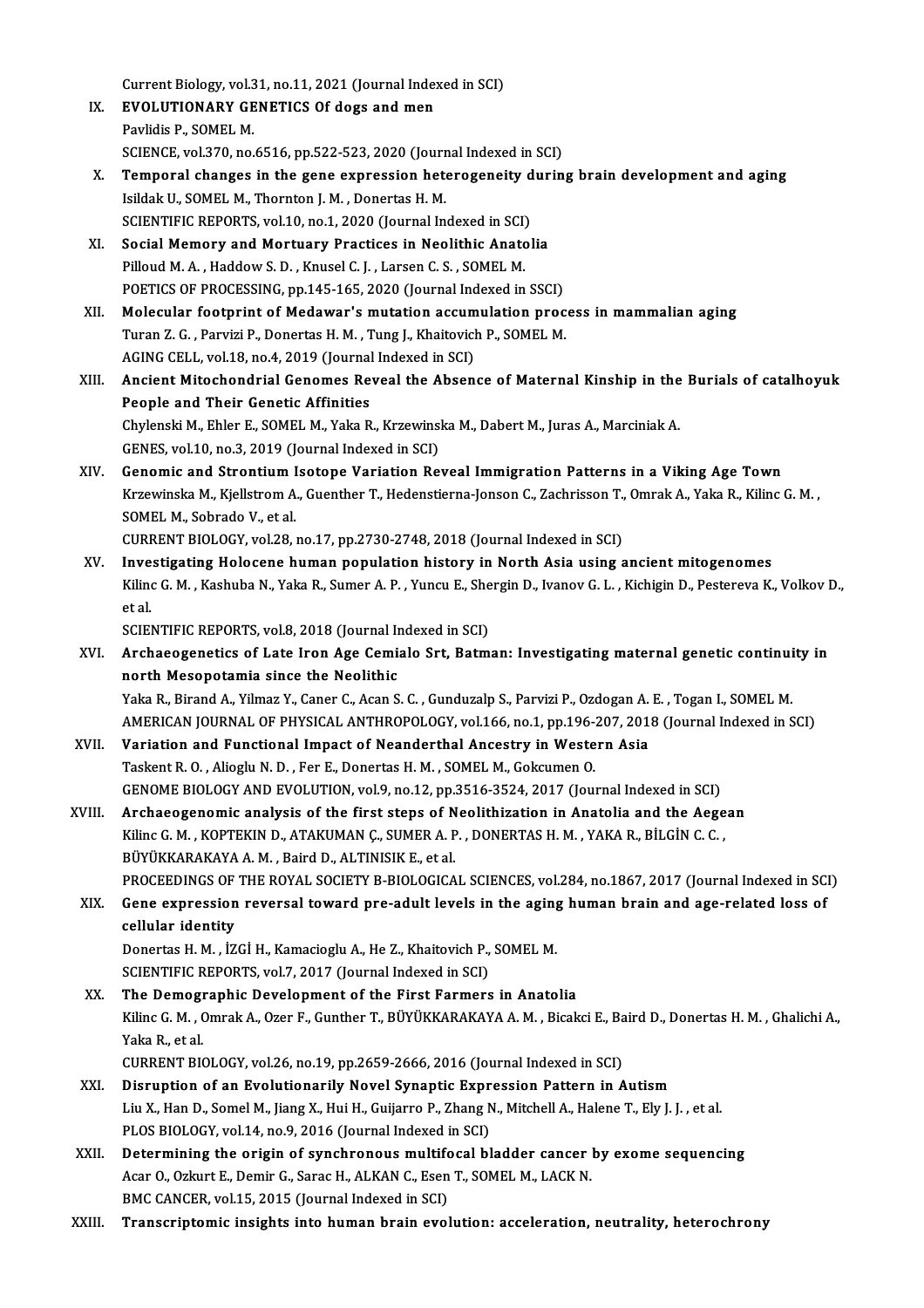SOMEL M., Rohlfs R., Liu X. SOMEL M., Rohlfs R., Liu X.<br>CURRENT OPINION IN GENETICS & DEVELOPMENT, vol.29, pp.110-119, 2014 (Journal Indexed in SCI)<br>Whole genere sequencing of Turkish generas reveals functional private alleles and impec SOMEL M., Rohlfs R., Liu X.<br>CURRENT OPINION IN GENETICS & DEVELOPMENT, vol.29, pp.110-119, 2014 (Journal Indexed in SCI)<br>XXIV. Whole genome sequencing of Turkish genomes reveals functional private alleles and impact of CURRENT OPINION IN GENETICS & DEVELOPMENT, vol.<br>Whole genome sequencing of Turkish genomes re<br>genetic interactions with Europe, Asia and Africa<br>Allian C. Kavak B. Samel M. Cokayman O. Havaky S. Sav Whole genome sequencing of Turkish genomes reveals functional private alleles and impact of genetic interactions with Europe, Asia and Africa<br>Alkan C., Kavak P., Somel M., Gokcumen O., Ugurlu S., Saygi C., Dal E., Bugra K. genetic interactions with Europe, Asia and Africa Alkan C., Kavak P., Somel M., Gokcumen O., Ugurlu S., Saygi C., Dal E., Bugra K., GÜNGÖR T., Sahinalp S. C. , et al.<br>BMC GENOMICS, vol.15, 2014 (Journal Indexed in SCI)<br>XXV. Shared signatures of social stress and aging in BMC GEN<br>Shared<br>profiles<br><sup>Snuder M</sup> Shared signatures of social stres:<br>profiles<br>Snyder-Mackler N., SOMEL M., Tung J.<br>ACINC CELL, vol.12, po 5, pp.954, 957 profiles<br>Snyder-Mackler N., SOMEL M., Tung J.<br>AGING CELL, vol.13, no.5, pp.954-957, 2014 (Journal Indexed in SCI) Snyder-Mackler N., SOMEL M., Tung J.<br>AGING CELL, vol.13, no.5, pp.954-957, 2014 (Journal Indexed in SCI)<br>XXVI. Altitude adaptation in Tibetans caused by introgression of Denisovan-like DNA<br>Huerta Sansher E. Jin Y. Asan A. Huerta-Sanchez E., Jin X., Asan A., Bianba Z., Peter B. M. , Vinckenbosch N., Liang Y., Yi X., He M., Somel M., et al.<br>NATURE, vol.512, no.7513, pp.194-210, 2014 (Journal Indexed in SCI) Altitude adaptation in Tibetans caused by introgression of Del<br>Huerta-Sanchez E., Jin X., Asan A., Bianba Z., Peter B. M. , Vinckenbosch<br>NATURE, vol.512, no.7513, pp.194-210, 2014 (Journal Indexed in SCI)<br>Population Conomi Huerta-Sanchez E., Jin X., Asan A., Bianba Z., Peter B. M., Vinckenbosch N., Liang Y., Yi X., He M., Somel M., et al.<br>NATURE, vol.512, no.7513, pp.194-210, 2014 (Journal Indexed in SCI)<br>XXVII. Population Genomics Reveal Re NATURE, vol.512, no.7513, pp.194-210, 2014 (Journal Indexed in SCI)<br>Population Genomics Reveal Recent Speciation and Rapid Evolutionary Adaptation in Polar Bears<br>Liu S., Lorenzen E. D. , Fumagalli M., Li B., Harris K., Xio Population Genomics Reveal Recent Speciation and Rapi<br>Liu S., Lorenzen E. D. , Fumagalli M., Li B., Harris K., Xiong Z., Zho<br>CELL, vol.157, no.4, pp.785-794, 2014 (Journal Indexed in SCI)<br>Classis Selective Sweeps Boyealed Liu S., Lorenzen E. D. , Fumagalli M., Li B., Harris K., Xiong Z., Zhou L., Korneli<br>CELL, vol.157, no.4, pp.785-794, 2014 (Journal Indexed in SCI)<br>XXVIII. Classic Selective Sweeps Revealed by Massive Sequencing in Cattle<br>C CELL, vol.157, no.4, pp.785-794, 2014 (Journal Indexed in SCI)<br>Classic Selective Sweeps Revealed by Massive Sequencing in Cattle<br>Qanbari S., Pausch H., Jansen S., Somel M., Strom T. M. , Fries R., Nielsen R., Simianer H.<br>P Classic Selective Sweeps Revealed by Massive Sequen<br>Qanbari S., Pausch H., Jansen S., Somel M., Strom T. M. , Fries<br>PLOS GENETICS, vol.10, no.2, 2014 (Journal Indexed in SCI)<br>Fyolution of Human Longevity Ungeunled from Col Qanbari S., Pausch H., Jansen S., Somel M., Strom T. M., Fries R., Nielsen R., Simianer H.<br>PLOS GENETICS, vol.10, no.2, 2014 (Journal Indexed in SCI)<br>XXIX. Evolution of Human Longevity Uncoupled from Caloric Restriction Me PLOS GENETICS, vol.10, no.2, 2014 (Jou<br>**Evolution of Human Longevity Unc**<br>Zhao G., Guo S., Somel M., Khaitovich P.<br>PLOS ONE vol.9, no.1, 2014 (Journal In Evolution of Human Longevity Uncoupled from<br>Zhao G., Guo S., Somel M., Khaitovich P.<br>PLOS ONE, vol.9, no.1, 2014 (Journal Indexed in SCI)<br>A Scan for Human Specific Pelayation of Negat Zhao G., Guo S., Somel M., Khaitovich P.<br>PLOS ONE, vol.9, no.1, 2014 (Journal Indexed in SCI)<br>XXX. A Scan for Human-Specific Relaxation of Negative Selection Reveals Unexpected Polymorphism in<br>Protectores Cones PLOS ONE, vol.9, no.1<br>A Scan for Human-<br>Proteasome Genes<br>Somel M. Saures M. A A Scan for Human-Specific Relaxation of Negative Selection Reveals Unexpected Polymo<br>Proteasome Genes<br>Somel M., Sayres M. A. W. , Jordan G., Huerta-Sanchez E., Fumagalli M., Ferrer-Admetlla A., Nielsen R.<br>MOLECULAR RIOLOCY Proteasome Genes<br>Somel M., Sayres M. A. W. , Jordan G., Huerta-Sanchez E., Fumagalli M., Ferrer-Admetlla A., Nielsen R.<br>MOLECULAR BIOLOGY AND EVOLUTION, vol.30, no.8, pp.1808-1815, 2013 (Journal Indexed in SCI)<br>Farly gene Somel M., Sayres M. A. W. , Jordan G., Huerta-Sanchez E., Fumagalli M., Ferrer-Admetlla A., Nielsen R.<br>MOLECULAR BIOLOGY AND EVOLUTION, vol.30, no.8, pp.1808-1815, 2013 (Journal Indexed in SCI)<br>XXXI. Early gene expression MOLECULAR BIOLOGY AN<br>Early gene expression<br>musculus domesticus)<br>Pruk L Somel M Lerenc Bryk J., Somel M., Lorenc A., Teschke M. musculus domesticus)<br>Bryk J., Somel M., Lorenc A., Teschke M.<br>ECOLOGY AND EVOLUTION, vol.3, no.3, pp.558-568, 2013 (Journal Indexed in SCI)<br>Human brain evolution: transquinte, metabolites and their regulators. Bryk J., Somel M., Lorenc A., Teschke M.<br>ECOLOGY AND EVOLUTION, vol.3, no.3, pp.558-568, 2013 (Journal Indexed in S<br>XXXII. Human brain evolution: transcripts, metabolites and their regulators<br>Samel M. Liv. Y. Khaitovish P. ECOLOGY AND EVOLUTION, v<br>Human brain evolution: tr<br>Somel M., Liu X., Khaitovich P.<br>NATURE REVIEWS NEUPOSCI Human brain evolution: transcripts, metabolites and their regulators<br>Somel M., Liu X., Khaitovich P.<br>NATURE REVIEWS NEUROSCIENCE, vol.14, no.2, pp.112-127, 2013 (Journal Indexed in SCI)<br>Wideenreed enliging changes in buman Somel M., Liu X., Khaitovich P.<br>NATURE REVIEWS NEUROSCIENCE, vol.14, no.2, pp.112-127, 2013 (Journal Inc<br>XXXIII. Widespread splicing changes in human brain development and aging<br>Marin B. Vieng L. Liu X. Van Z. Zhang X. Li. NATURE REVIEWS NEUROSCIENCE, vol.14, no.2, pp.112-127, 2013 (Journal Indexed in<br>Widespread splicing changes in human brain development and aging<br>Mazin P., Xiong J., Liu X., Yan Z., Zhang X., Li M., He L., Somel M., Yuan Y. Widespread splicing changes in human brain development an<br>Mazin P., Xiong J., Liu X., Yan Z., Zhang X., Li M., He L., Somel M., Yuan Y.<br>MOLECULAR SYSTEMS BIOLOGY, vol.9, 2013 (Journal Indexed in SCI)<br>Accelerated eging rela Mazin P., Xiong J., Liu X., Yan Z., Zhang X., Li M., He L., Somel M., Yuan Y., Chen Y. P. , et al.<br>MOLECULAR SYSTEMS BIOLOGY, vol.9, 2013 (Journal Indexed in SCI)<br>XXXIV. Accelerated aging-related transcriptome changes in t MOLECULAR SYSTEMS BIOLOGY, vol.9, 2013 (Journal Indexed in SCI)<br>Accelerated aging-related transcriptome changes in the femal<br>Yuan Y., Chen Y. P., Boyd-Kirkup J., Khaitovich P., Somel M.<br>AGING CELL, vol.11, no.5, pp.894-901 Accelerated aging-related transcriptome changes in the female prefrontal cortex XXXV. A Comparison of Brain Gene Expression Levels in Domesticated and Wild Animals AGING CELL, vol.11, no.5, pp.894-901, 2012 (Journal Indexed in SCI)<br>A Comparison of Brain Gene Expression Levels in Domesticated and Wild Animals<br>Albert F. W. , Somel M., Carneiro M., Aximu-Petri A., Halbwax M., Thalmann O Trut L., Villafuerte R., et al. Albert F. W. , Somel M., Carneiro M., Aximu-Petri A., Halbwa<br>Trut L., Villafuerte R., et al.<br>PLOS GENETICS, vol.8, no.9, 2012 (Journal Indexed in SCI)<br>Mechanisms of Distany Beanonse in Mise and Brime: Trut L., Villafuerte R., et al.<br>PLOS GENETICS, vol.8, no.9, 2012 (Journal Indexed in SCI)<br>XXXVI. Mechanisms of Dietary Response in Mice and Primates: A Role for EGR1 in Regulating the Reaction<br>to Human Specific Nutritional PLOS GENETICS, vol.8, no.9, 2012 (Journal Indexed in SCI)<br>Mechanisms of Dietary Response in Mice and Prima<br>to Human-Specific Nutritional Content<br>Weng K., Hu H., Xu A. G., Khaitovich P., Somel M. Mechanisms of Dietary Response in Mice a<br>to Human-Specific Nutritional Content<br>Weng K., Hu H., Xu A. G. , Khaitovich P., Somel M.<br>PLOS ONE vel 7, no 9, 2012 (Journal Indeved in PLOS ONE, vol.7, no.8, 2012 (Journal Indexed in SCI) Weng K., Hu H., Xu A. G. , Khaitovich P., Somel M.<br>PLOS ONE, vol.7, no.8, 2012 (Journal Indexed in SCI)<br>XXXVII. Extension of cortical synaptic development distinguishes humans from chimpanzees and macaques<br>Liu X. Somel M. PLOS ONE, vol.7, no.8, 2012 (Journal Indexed in SCI)<br>Extension of cortical synaptic development distinguishes humans from chimp.<br>Liu X., Somel M., Tang L., Yan Z., Jiang X., Guo S., Yuan Y., He L., Oleksiak A., Zhang Y., e Extension of cortical synaptic development distinguishes humans fro<br>Liu X., Somel M., Tang L., Yan Z., Jiang X., Guo S., Yuan Y., He L., Oleksiak A., Zha<br>GENOME RESEARCH, vol.22, no.4, pp.611-622, 2012 (Journal Indexed in Liu X., Somel M., Tang L., Yan Z., Jiang X., Guo S., Yuan Y., He L., Oleksiak A., Zhang Y., et al.<br>GENOME RESEARCH, vol.22, no.4, pp.611-622, 2012 (Journal Indexed in SCI)<br>XXXVIII. MicroRNA-Driven Developmental Remodel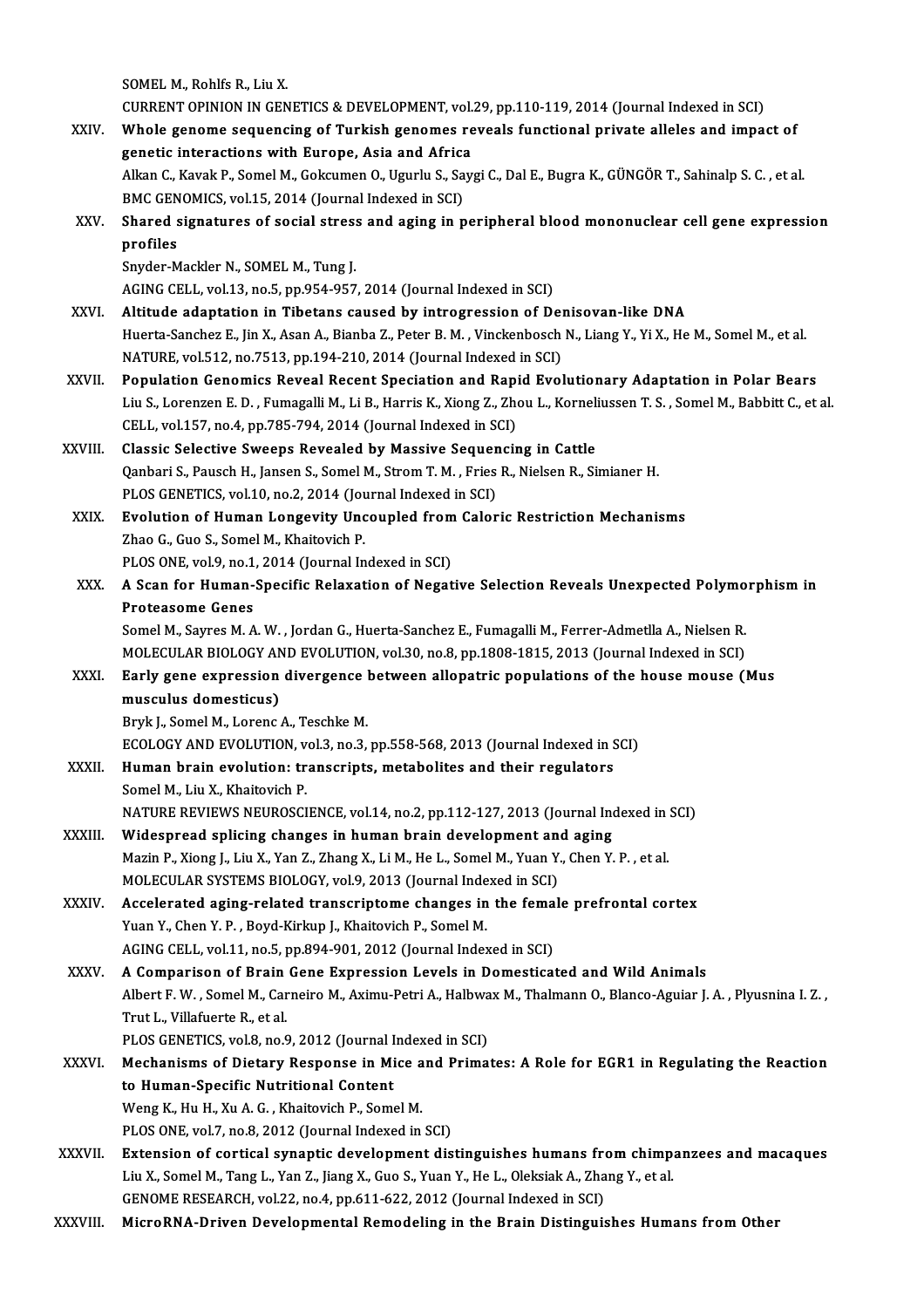|              | Primates                                                                                                                 |
|--------------|--------------------------------------------------------------------------------------------------------------------------|
|              | Somel M., Liu X., Tang L., Yan Z., Hu H., Guo S., Jiang X., Zhang X., Xu G., Xie G., et al.                              |
|              | PLOS BIOLOGY, vol.9, no.12, 2011 (Journal Indexed in SCI)                                                                |
| <b>XXXIX</b> | Development and application of a modified dynamic time warping algorithm (DTW-S) to analyses of                          |
|              | primate brain expression time series                                                                                     |
|              | Yuan Y., Chen Y. P., Ni S., Xu A. G., Tang L., Vingron M., Somel M., Khaitovich P.                                       |
|              | BMC BIOINFORMATICS, vol.12, 2011 (Journal Indexed in SCI)                                                                |
| XL.          | Rapid metabolic evolution in human prefrontal cortex                                                                     |
|              | Fu X., Giavalisco P., Liu X., Catchpole G., Fu N., Ning Z., Guo S., Yan Z., Somel M., Paeaebo S., et al.                 |
|              | PROCEEDINGS OF THE NATIONAL ACADEMY OF SCIENCES OF THE UNITED STATES OF AMERICA, vol.108, no.15,                         |
|              | pp.6181-6186, 2011 (Journal Indexed in SCI)                                                                              |
| XLI.         | MicroRNA, mRNA, and protein expression link development and aging in human and macaque brain                             |
|              | Somel M., Guo S., Fu N., Yan Z., Hu H. Y., Xu Y., Yuan Y., Ning Z., Hu Y., Menzel C., et al.                             |
|              | GENOME RESEARCH, vol.20, no.9, pp.1207-1218, 2010 (Journal Indexed in SCI)                                               |
| XLII.        | Intergenic and Repeat Transcription in Human, Chimpanzee and Macaque Brains Measured by RNA-                             |
|              | Seq                                                                                                                      |
|              | Xu A. G., He L., Li Z., Xu Y., Li M., Fu X., Yan Z., Yuan Y., Menzel C., Li N., et al.                                   |
|              | PLOS COMPUTATIONAL BIOLOGY, vol.6, no.7, 2010 (Journal Indexed in SCI)                                                   |
| XLIII.       | Evolution of Neuronal and Endothelial Transcriptomes in Primates                                                         |
|              | Giger T., Khaitovich P., Somel M., Lorenc A., Lizano E., Harris L. W., Ryan M. M., Lan M., Wayland M. T., Bahn S., et    |
|              | al.                                                                                                                      |
|              | GENOME BIOLOGY AND EVOLUTION, vol.2, pp.284-292, 2010 (Journal Indexed in SCI)                                           |
| XLIV.        | A Humanized Version of Foxp2 Affects Cortico-Basal Ganglia Circuits in Mice                                              |
|              | Enard W., Gehre S., Hammerschmidt K., Hoelter S. M., Blass T., Somel M., Brueckner M. K., Schreiweis C., Winter C.,      |
|              | Sohr R, et al.                                                                                                           |
| XLV.         | CELL, vol.137, no.5, pp.961-971, 2009 (Journal Indexed in SCI)                                                           |
|              | Transcriptional neoteny in the human brain                                                                               |
|              | Somel M., Franz H., Yan Z., Lorenc A., Guo S., Giger T., Kelso J., Nickel B., Dannemann M., Bahn S., et al.              |
|              | PROCEEDINGS OF THE NATIONAL ACADEMY OF SCIENCES OF THE UNITED STATES OF AMERICA, vol.106, no.14,                         |
|              | pp.5743-5748, 2009 (Journal Indexed in SCI)<br>Evolution of Primate Gene Expression: Drift and Corrective Sweeps?        |
| XLVI.        | Chaix R., Somel M., Kreil D. P., Khaitovich P., Lunter G. A.                                                             |
|              | GENETICS, vol.180, no.3, pp.1379-1389, 2008 (Journal Indexed in SCI)                                                     |
| <b>XLVII</b> | Human and Chimpanzee Gene Expression Differences Replicated in Mice Fed Different Diets                                  |
|              | Somel M., Creely H., Franz H., Mueller U., Lachmann M., Khaitovich P., Paeaebo S.                                        |
|              | PLOS ONE, vol.3, no.1, 2008 (Journal Indexed in SCI)                                                                     |
| XLVIII.      | Metabolic changes in schizophrenia and human brain evolution                                                             |
|              | Khaitovich P., Lockstone H. E., Wayland M. T., Tsang T. M., Jayatilaka S. D., Guo A. J., Zhou J., Somel M., Harris L. W. |
|              | , Holmes E, et al.                                                                                                       |
|              | GENOME BIOLOGY, vol 9, no.8, 2008 (Journal Indexed in SCI)                                                               |
| XLIX.        | Identification and analysis of genomic regions with large between-population differentiation in                          |
|              | humans                                                                                                                   |
|              | Myles S., Tang K., Somel M., Green R. E., Kelso J., Stoneking M.                                                         |
|              | ANNALS OF HUMAN GENETICS, vol.72, pp.99-110, 2008 (Journal Indexed in SCI)                                               |
| L.           | Turks fighting back against anti-evolution forces                                                                        |
|              | Somel M., Somel R. N. O., Kence A.                                                                                       |
|              | NATURE, vol.445, no.7124, pp.147, 2007 (Journal Indexed in SCI)                                                          |
| LI.          | Identifying genes underlying skin pigmentation differences among human populations                                       |
|              | Myles S., Somel M., Tang K., Kelso J., Stoneking M.                                                                      |
|              | HUMAN GENETICS, vol.120, no.5, pp.613-621, 2007 (Journal Indexed in SCI)                                                 |
| LII.         | Gene expression becomes heterogeneous with age                                                                           |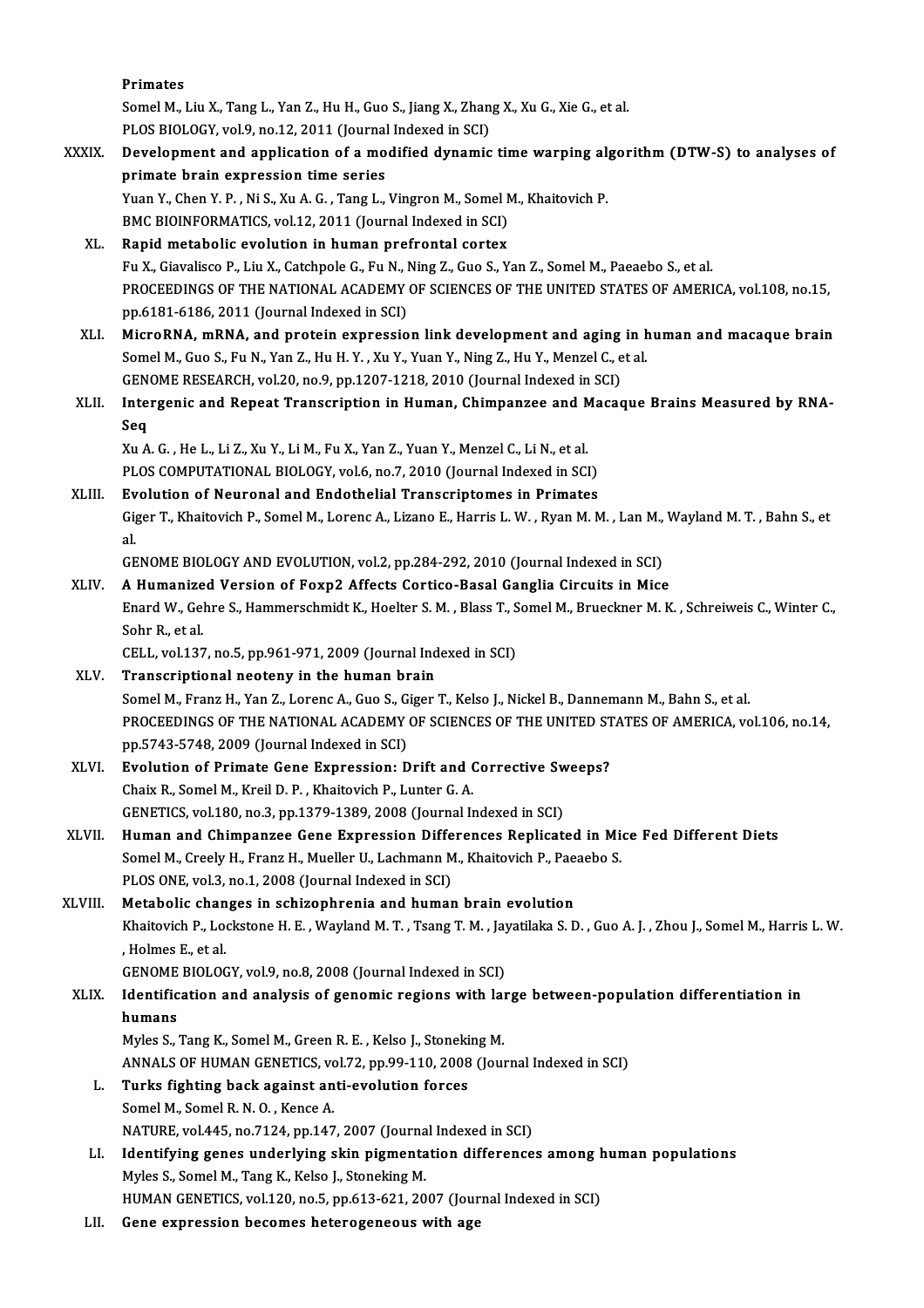Somel M., Khaitovich P., Bahn S., Paabo S., Lachmann M. CURRENT BIOLOGY, vol.16, no.10, 2006 (Journal Indexed in SCI)

### Books&Book Chapters

OOks & Book Chapters<br>I. From Bones to Genomes: Current Research on the Population History of Prehistoric Anatolia<br>Karancy D. D. Altmurk N. E. Aydeğan A. Özer E. Sürer E. Atakuman G. Samel M. Erdal V. S. Kazancı Doori Shapesi'de<br>Kazancı D. D. , Altınışık N. E. , Aydoğan A., Özer F., Sürer E., Atakuman Ç., Somel M., Erdal Y. S.<br>İn: The Archaeology of Anatolia Volume W. Besont Dissousries (2019, 2020), Steedman Sha in: The Archaeology of Anatolia, Volume IV: Recent Discoveries (2018–2020), Steadman Sharon R.,McMahon<br>Gregory, Editor, Cambridge Scholars Publishing, Cambridge, pp.355-371, 2021 Kazancı D. D., Altınışık N. E., Aydoğan A., Özer F., Sürer E., Atakuman Ç., Somel M., Erdal Y. S.

## II. Ancient genomics in Neolithic Central Anatolia and Catalhöyük Gregory, Editor, Cambridge Scholars Publishing, Cambridge, pp.355-371, 2021<br><mark>Ancient genomics in Neolithic Central Anatolia and Çatalhöyük</mark><br>Yaka R., Doğu A., Kaptan D., Dağtaş N. D. , Chyleński M., Vural K. B. , Altınışık Ancien<br>Yaka R.,<br>C., et al.<br>in: Been Yaka R., Doğu A., Kaptan D., Dağtaş N. D. , Chyleński M., Vural K. B. , Altınışık N. E. , Mapelli I., Koptekin D., Karamuı<br>C., et al.<br>in: Peopling the Landscape of Çatalhöyük: Reports from the 2009-2017 Seasons, Ian Hodder

C., et al.<br>in: Peopling the Landscape of Çatalhöyük: Reports from the 2009-2017 Seasons, Ian Hodder, Editor, The British<br>Institute of Archaeology at Ankara , Ankara, pp.395-405, 2021

III. From Bones to Genomes: Current Research on the Population History of Prehistoric Anatolia Institute of Archaeology at Ankara , Ankara, pp.395-405, 2021<br>From Bones to Genomes: Current Research on the Population History of Prehistoric<br>Kazancı D. D. , Altınışık E., Aydoğan A., ÖZER F., SÜRER E., ATAKUMAN Ç., SOMEL in: The Archaeology of Anatolia, Volume IV: Recent Discoveries (2018-2010), Steadman, S., McMahon, G, Editor,<br>Cambridge Scholars Publishing, Newcastle upon Tyne, pp.355-366, 2021 Kazancı D. D. , Altınışık E., Aydoğan A., ÖZER F., SÜRER E., ATAKUMAN Ç., S<br>in: The Archaeology of Anatolia, Volume IV: Recent Discoveries (2018-20<br>Cambridge Scholars Publishing, Newcastle upon Tyne, pp.355-366, 2021

# cambridge scholars Publishing, Newcasue upon Tyne, pp.355-366, 2021<br>Refereed Congress / Symposium Publications in Proceedings

- efereed Congress / Symposium Publications in Proceed<br>I. Ancient genomics in Anatolia: challenges and opportunities<br>SOMELM I. Ancient genomics in Anatolia: challenges and opportunities<br>SOMEL M. THE 12TH INTERNATIONAL SYMPOSIUM ON HEALTH INFORMATICS AND BIOINFORMATICS, 17 - 19 October 2019 SOMEL M.<br>THE 12TH INTERNATIONAL SYMPOSIUM ON HEALTH INFORM<br>II. Discovery of Structural Variations in Ancient Genomes<br>SÖVLEV A ALKAN G SOMEL M THE 12TH INTERNATIONAL SYM<br>Discovery of Structural Varia<br>SÖYLEV A., ALKAN C., SOMEL M.<br>Tuglith International Sumposium SÖYLEV A., ALKAN C., SOMEL M.<br>Twelfth International Symposium on Health Informatics and Bioinformatics, İzmir, Turkey, 17 - 19 October 2019 III. An Archaeogenomic Investigation of Consanguinity During the Neolithic Transition Twelfth International Symposium on Health Informatics and Bioinformatics, İzmir, Turkey<br>An Archaeogenomic Investigation of Consanguinity During the Neolithic Trans<br>Taskent R. O., Sumer A. P., Koptekin D., Ozkan M., Ceballo
- 88th Annual Meeting of the American-Association-of-Physical-Anthropologists (AAPA), Ohio, United States Of America, 27 30 March 2019, vol.168, pp.244 Taskent R. O. , Sumer A. P. , Koptekin D., Ozkan<br>88th Annual Meeting of the American-Associat<br>America, 27 - 30 March 2019, vol.168, pp.244<br>Arshaeograpemis Insishts into Anatolian 88th Annual Meeting of the American-Association-of-Physical-Anthropologists (AAPA), Ohio, Ur<br>America, 27 - 30 March 2019, vol.168, pp.244<br>IV. Archaeogenomic Insights into Anatolian Demographic History During the Holocene<br>A
- America, 27 30 March 2019, vol.168, pp.244<br>Archaeogenomic Insights into Anatolian Demographic History During the Holocene<br>Atakuman Ç., Birand Özsoy A. C. , Bilgin C. C. , Erdal Y. S. , Büyükkarakaya A. M. , Götherström A Archaeogenomic Insights into Anatolia<br>Atakuman Ç., Birand Özsoy A. C. , Bilgin C. C.<br>Gündüzalp S., Kılınç G. M. , Koktekin D., et al.<br>MolBiyoKon '17, İstanbul Turkay 8, 10 Ser Atakuman Ç., Birand Özsoy A. C. , Bilgin C. C. , Erdal Y. S. , B.<br>Gündüzalp S., Kılınç G. M. , Koktekin D., et al.<br>MolBiyoKon '17, İstanbul, Turkey, 8 - 10 September 2017<br>Understanding migration of shhan from its domesti Gündüzalp S., Kılınç G. M. , Koktekin D., et al.<br>MolBiyoKon '17, İstanbul, Turkey, 8 - 10 September 2017<br>V. Understanding migration of shhep from its domestication center in Southeast Anatolia to West<br>Anatolia by using of
- MolBiyoKon '17, İstanbul, Turkey, 8 10 September 2017<br>Understanding migration of shhep from its domestication<br>Anatolia by using of ancient mtDNA: Preliminary results<br>Dağtas D. Yüngü E. Özer E. BİRAND ÖZSOYA C. Asən C. Ak Understanding migration of shhep from its domestication center in Southeast Anatolia to West<br>Anatolia by using of ancient mtDNA: Preliminary results<br>Dağtaş D., Yüncü E., Özer F., BİRAND ÖZSOY A. C. , Açan C., Akbaba A., ÖZ Anatolia by using of ancient<br>Dağtaş D., Yüncü E., Özer F., BİRA<br>G., GÜNDEM C. Y. , Pişkin E., et al.<br>4. Esology and Evolutionewy Biol. Dağtaş D., Yüncü E., Özer F., BİRAND ÖZSOY A. C. , Açan C., Akbaba A., ÖZBAL GERRIT.<br>G., GÜNDEM C. Y. , Pişkin E., et al.<br>4. Ecology and Evolutionary Biology Symposium, İstanbul, Turkey, 11 - 13 July 2017<br>Meta Analysis of
- G., GÜNDEM C. Y. , Pişkin E., et al.<br>4. Ecology and Evolutionary Biology Symposium, İstanbul, Turkey, 11 13 July :<br>VI. Meta-Analysis of Alzheimer'xxs Disease at the Gene Expression Level<br>izci u. SOMEL M 4. Ecology and Eve<br>Meta-Analysis o<br>İZGİ H., SOMEL M.<br>10th International izGi H., SOMEL M.<br>10th International Symposium on HealthInformatics and Bioinformatics, 28 - 30 June 2017

## iZGİ H., SOMEL M.<br>10th International Symposium on HealthInformatics and Bioinformatics,<br>VII. Diverse Patterns of Neanderthal Introgression in Western Asia<br>Technot B.O., Alicely D. For E. Donortes H.M. SOMEL M. Gelraumen O. 10th International Symposium on HealthInformatics and Bioinformatics,<br>Diverse Patterns of Neanderthal Introgression in Western Asia<br>Taskent R. O., Alioglu D., Fer E., Donertas H. M., SOMEL M., Gokcumen O.<br>96th Annual Meeti Taskent R. O. , Alioglu D., Fer E., Donertas H. M. , SOMEL M., Gokcumen O.<br>86th Annual Meeting of the American-Association-of-Physical-Anthropologists (AAPA), Louisiana, United States Of America, 19 - 22 April 2017, vol.162, pp.377

VIII. Mechanisms of convergent testis transcriptome evolution in primates Saglican E., Donertas M., Rohlfs R., Ozkurt E., Hu H., Neme R., Erdem B., Khaitovich P., SOMEL M.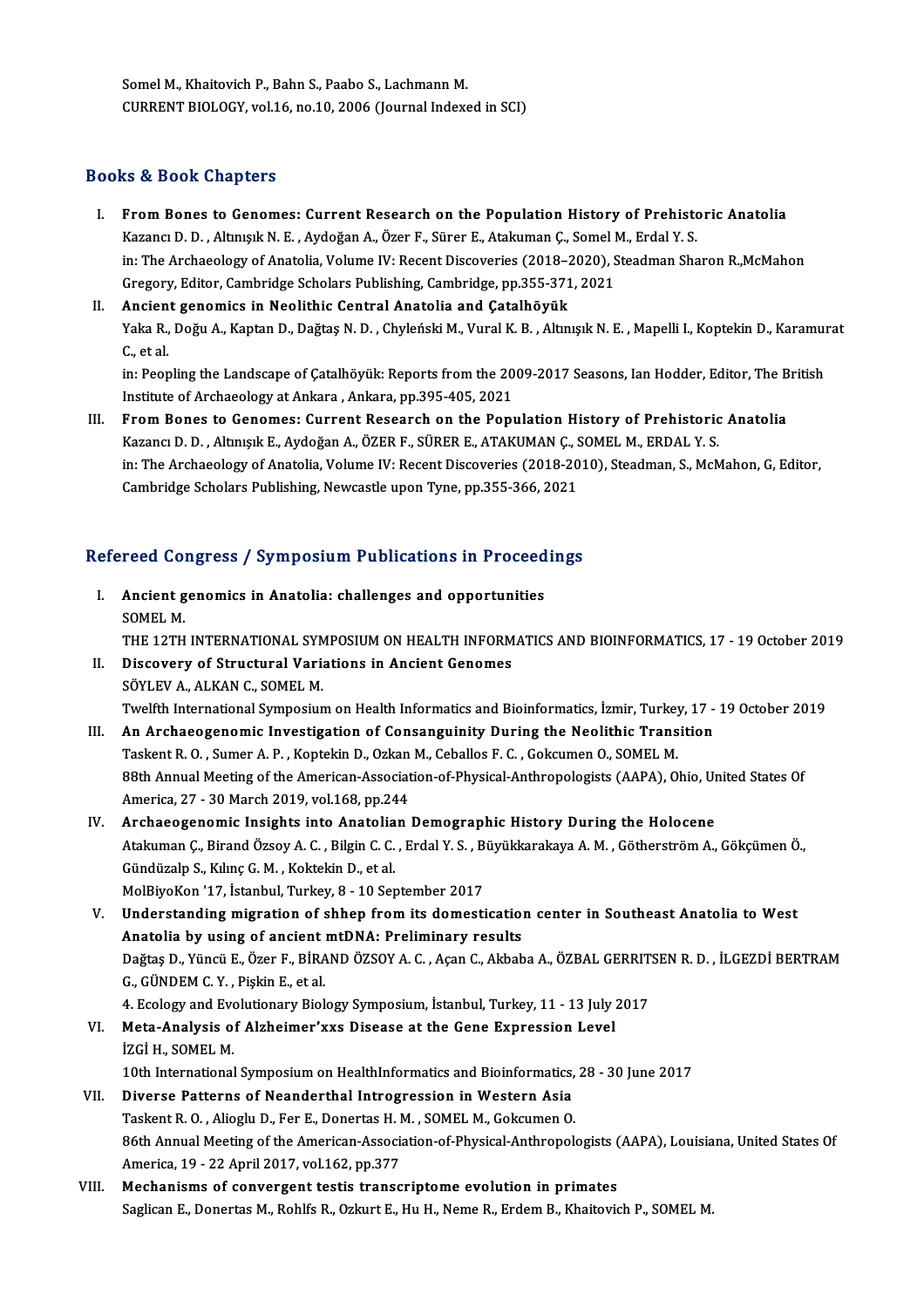86th Annual Meeting of the American-Association-of-Physical-Anthropologists (AAPA), Louisiana, United States Of<br>America, 19,, 22 Anril 2017, vol.162, nn 264 86th Annual Meeting of the American-Associa<br>America, 19 - 22 April 2017, vol.162, pp.364<br>Mobility in Neelithis Centrel Anstalie: A 86th Annual Meeting of the American-Association-of-Physical-Anthropologists (AAPA), Louisiana, Unit<br>America, 19 - 22 April 2017, vol.162, pp.364<br>IX. Mobility in Neolithic Central Anatolia: A Comparison of Dental Morphometr

America, 19 - 22 April 2017, vol.162, pp.364<br>Mobility in Neolithic Central Anatolia: A Comparison of Dental Morphometrics and aDNA<br>Pilloud M. A. , SOMEL M., Haddow S. D. , Knusel C. J. , Larsen C. S. , Ozbasaran M., ERDAL Mobility in Neolithic Central Anatolia: A Comparison of Dental Morphometrics and aDNA Pilloud M. A. , SOMEL M., Haddow S. D. , Knusel C. J. , Larsen C. S. , Ozbasaran M., ERDAL Ö. D. , Baird D., Pearson J.,<br>Gotherstrom A., et al.<br>86th Annual Meeting of the American-Association-of-Physical-Anthropologists (A

Gotherstrom A., et al.<br>86th Annual Meeting of the American-Associa<br>America, 19 - 22 April 2017, vol.162, pp.316<br>Conome wide sytesing methylation diffe 86th Annual Meeting of the American-Association-of-Physical-Anthropologists (AAPA), Louisiana, United Sta<br>America, 19 - 22 April 2017, vol.162, pp.316<br>X. Genome-wide cytosine methylation differences between ancient hunter-

- America, 19 22 April 2017, vol.162, pp.316<br>Genome-wide cytosine methylation differences betwee<br>Koptekin D., Kilinc G. M. , Sumer A. P. , Donertas M., SOMEL M.<br>96th Annual Mesting of the American Association of Physical 6enome-wide cytosine methylation differences between ancient hunter-gatherers and farmers<br>Koptekin D., Kilinc G. M. , Sumer A. P. , Donertas M., SOMEL M.<br>86th Annual Meeting of the American-Association-of-Physical-Anthropo Koptekin D., Kilinc G. M. , Sumer A. P. , Donertas M<br>86th Annual Meeting of the American-Association<br>America, 19 - 22 April 2017, vol.162, pp.250-251<br>Autism spectrum disorder in sentext of bun 86th Annual Meeting of the American-Association-of-Physical-Anthropol<br>America, 19 - 22 April 2017, vol.162, pp.250-251<br>XI. Autism spectrum disorder in context of human brain evolution<br>LILLY SOMEL M
- America, 19 22 April 2017, vol.162, pp.250-251<br>XI. Autism spectrum disorder in context of human brain evolution<br>LIUX., SOMEL M. Autism spectrum disorder in context of human brain evolution<br>LIU X., SOMEL M.<br>Ecology and Evolutionary Biology Symposium Turkey, Ankara, Turkey, 31 August - 01 September 2016<br>Neanderthel Intregressian to Western Asian Huma
- LIU X., SOMEL M.<br>Ecology and Evolutionary Biology Symposium Turkey, Ankara, Turkey, 31<br>XII. Neanderthal Introgression to Western Asian Human Populations<br>Teckent B.O., Yu D. Aliegh: D. Denertee H.M., Eer E. SOMEL M. Gekenm Ecology and Evolutionary Biology Symposium Turkey, Ankara, Turkey, 31 Augu<br>Neanderthal Introgression to Western Asian Human Populations<br>Taskent R. O. , Xu D., Alioglu D., Donertas H. M. , Fer E., SOMEL M., Gokcumen O.<br>85th Neanderthal Introgression to Western Asian Human Populations<br>Taskent R. O. , Xu D., Alioglu D., Donertas H. M. , Fer E., SOMEL M., Gokcumen O.<br>85th Annual Meeting of the American-Association-of-Physical-Anthropologists, Ge Taskent R. O., Xu D., Alioglu D., Donertas H. M., Fer E., SOMEL M., Gokcumen O. 85th Annual Meeting of the American-Association-of-Physical-Anthropologists, Georgia, United States Of A<br>13 - 16 April 2016, vol.159, pp.310-311<br>XIII. Archaeogenomic analysis of ancient Anatolians: first genetic indication
- 13 16 April 2016, vol.159, p<br>Archaeogenomic analysis<br>diffusion in the Near East<br>SOMEL M. Kiling C. M., Oran L Archaeogenomic analysis of ancient Anatolians: first genetic indication for Neolithic cu<br>diffusion in the Near East<br>SOMEL M., Kilinc G. M. , Ozer F., Omrak A., Yaka R., Donertas M., Dagtas N. D. , Yuncu E., Koptekin D.,<br>PÜ

diffusion in the Near East<br>SOMEL M., Kilinc G. M. , Ozer F.<br>BÜYÜKKARAKAYA A. M. , et al.<br>95th Annual Mesting of the An SOMEL M., Kilinc G. M. , Ozer F., Omrak A., Yaka R., Donertas M., Dagtas N. D. , Yuncu E., Koptekin D.,<br>BÜYÜKKARAKAYA A. M. , et al.<br>85th Annual Meeting of the American-Association-of-Physical-Anthropologists, Georgia, Uni

BÜYÜKKARAKAYA A. M. , et al.<br>85th Annual Meeting of the American-As<br>13 - 16 April 2016, vol.159, pp.297-298<br>Melacular evolution of mammalian 85th Annual Meeting of the American-Association-of-Physical-Anthropologists, Georg<br>13 - 16 April 2016, vol.159, pp.297-298<br>XIV. Molecular evolution of mammalian testes under polyandry and monandry<br>SOMEL M. SAČLICAN E. POUL

- 13 16 April 2016, vol.159, pp.297-298<br>Molecular evolution of mammalian testes under polyandry and monandry<br>SOMEL M., SAĞLICAN E., ROHLFS R., ÖZKURT E., HAİYANG H., ERDEM B., KHAITOVICH P.<br>15th Congress of the European So Molecular evolution of mammalian testes under polyandry and monandry<br>SOMEL M., SAĞLICAN E., ROHLFS R., ÖZKURT E., HAİYANG H., ERDEM B., KHAITOVICH P.<br>15th Congress of the European Society for Evolutionary Biology (ESEB 201 SOMEL M., SAĞLICAN E., ROHLFS R., ÖZKURT E., HAİYANG H., ERDEM B., KH<br>15th Congress of the European Society for Evolutionary Biology (ESEB 201<br>XV. Neanderthal introgression into Western Asian human populations<br>Teckent B. Ö
- Taşkent R. Ö., Alioğlu D., Gökçümen Ö., SOMEL M. Neanderthal introgression into Western Asian human populations<br>Taşkent R. Ö. , Alioğlu D., Gökçümen Ö., SOMEL M.<br>Ecology and Evolutionary Biology Symposium, Turkey 2015, Turkey, 6 - 07 August 2015<br>Notable Desresse in Trans Taşkent R. Ö. , Alioğlu D., Gökçümen Ö., SOMEL M.<br>Ecology and Evolutionary Biology Symposium, Turkey 2015, Turkey, 6 - 07 August 2015<br>XVI. Notable Decrease in Transcriptome Conservation During Mammalian Brain Aging<br>Turen 7
- Ecology and Evolution<br>**Notable Decrease in<br>Turan Z.G., SOMEL M.**<br>Society for Molecular E Notable Decrease in Transcriptome Conservation During Mammalian<br>Turan Z. G. , SOMEL M.<br>Society for Molecular Biology and Evolution 2015 Meeting, 12 - 16 July 2015<br>Whole genere sequencing of Turkish generes reveals function

Society for Molecular Biology and Evolution 2015 Meeting, 12 - 16 July 2015

## Turan Z. G., SOMEL M.<br>Society for Molecular Biology and Evolution 2015 Meeting, 12 - 16 July 2015<br>XVII. Whole genome sequencing of Turkish genomes reveals functional private alleles and impact of<br>genetic interactions with Whole genome sequencing of Turkish genomes reveals functional private alleles and impact of<br>genetic interactions with Europe, Asia and Africa<br>Gokcumen O., Alkan C., Kavak P., SOMEL M., Ugurlu S., Dal E., Bugra-Bilge K., Gu

83rd Annual Meeting of the American-Association-of-Physical-Anthropologists, Calgary, Canada, 8 - 12 April 2014, vol.153, pp.126-127 Gokcumen O., Alkan (<br>83rd Annual Meeting<br>vol.153, pp.126-127<br>Bringing the under 83rd Annual Meeting of the American-Association-of-Physical-Anthropologists, Calgary, Canada, 8 - 12 April<br>vol.153, pp.126-127<br>XVIII. Bringing the understanding of evolution to Turkish public: A volunteer organization mode vol.153, pp.126-127<br>Bringing the understa<br>developing countries Bringing the understanding of evoluti<br>developing countries<br>Ozpolat B. D. , Akcay A., Somel N., Somel M.<br>60th Annual Meeting of the Society for Dev

developing countries<br>Ozpolat B. D. , Akcay A., Somel N., Somel M.<br>69th Annual Meeting of the Society-for-Developmental-Biology/Japanese-Society-of-Developmental-Biologists,<br>Naw Marise, United States Of America, E., 09 Aygu Ozpolat B. D. , Akcay A., Somel N., Somel M.<br>69th Annual Meeting of the Society-for-Developmental-Biology/Japanese-So<br>New-Mexico, United States Of America, 5 - 09 August 2010, vol.344, pp.439 New-Mexico, United States Of America, 5 - 09 August 2010, vol.344, pp.439<br>Supported Projects

Supported Projects<br>Somel M., Atakuman Ç., Sürer E., Erdal Y. S. , Özer F., H2020 Project, NEOGENE: Archaeogenomic Analysis of Genetic and<br>Cultural Interactions in Neolithis Anatalian Secistics (EPC NO: 772200), 2018, 2022 Sapportea 119jeers<br>Somel M., Atakuman Ç., Sürer E., Erdal Y. S. , Özer F., H2020 Project, NEOGENE: Archae<br>Cultural Interactions in Neolithic Anatolian Societies (ERC NO: 772390), 2018 - 2023<br>17CLH - SOMEL M. TUBITAN Projec Somel M., Atakuman Ç., Sürer E., Erdal Y. S. , Özer F., H2020 Project, NEOGENE: Archaeogenomic Analysis of Genetic and<br>Cultural Interactions in Neolithic Anatolian Societies (ERC NO: 772390), 2018 - 2023<br>İZGİ H., SOMEL M.,

Cultural Interactions in Neolithic Anatolian Societies (ERC NO: 772390), 2018 - 2023<br>İZGİ H., SOMEL M., TUBITAK Project, Sistem biyolojisi yaklaşımı ile yaşlanan beyin dokusunda hücresel ağ entropisinin<br>tanımlanması, 2016